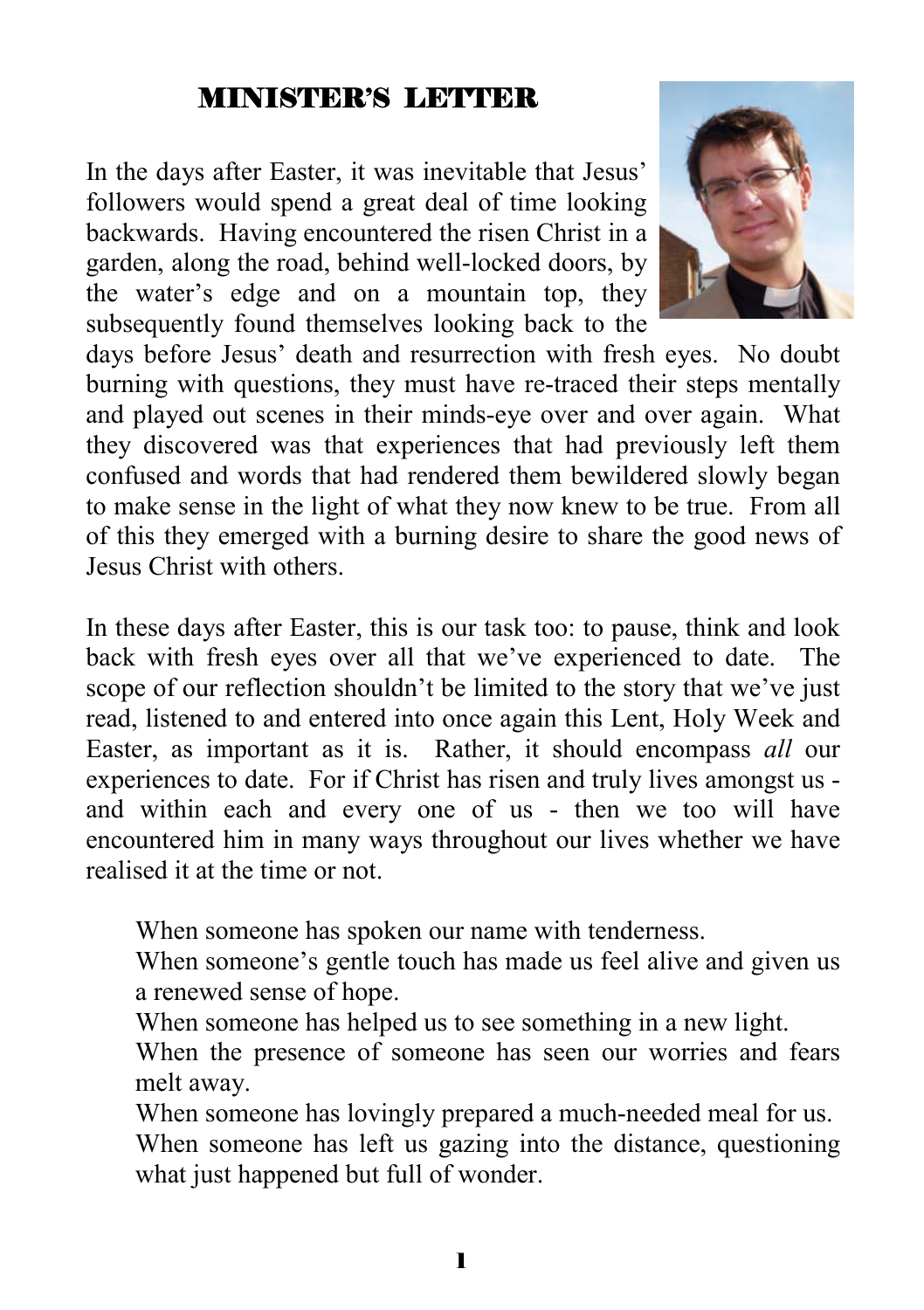Who is to say that this was not, somehow, in some way, the risen Christ in our midst?

We're talking glimpses. But such glimpses can be life-changing.

With every blessing

*Paul* 

 $\left| \alpha \right| < 0 \right| >$ 

# April Press Releases from CSW

# **CHRISTIAN Central African Republic SOLIDARIT**

**VOICE FOR THE VOICELESS** 

This Easter it was three years since a violent coup by the Seleka, a rebel coalition, led to the displacement of one million people and sparked ethnic and religious violence across the

Republic. Thank God that the country has now elected a new president and is taking its first steps on the long road to peace – Christmas 2015 was the first time since the coup that Christians could celebrate without fear.

#### **Kenya**

Easter 2016 was also an anniversary in Kenya, where one year ago the terrorist group al Shabaab carried out a devastating attack on Garissa University on Maundy Thursday, killing 147 people.

## **Sudan**

Please pray for Christian communities in Sudan who are facing high levels of persecution by the government. Please pray for four people in particular:

 Reverend Hassan Abduraheem and Christian activist Talahon Nigosi Kassa Ratta, who were arrested by the security services in December 2015. They are both still in detention, and have not been charged. Mr Ratta's family was allowed to meet with him at Kober Men's prison shortly after his arrest, but they have not been able to see him again. Reverend Abduraheem has not been allowed visitors since his arrest.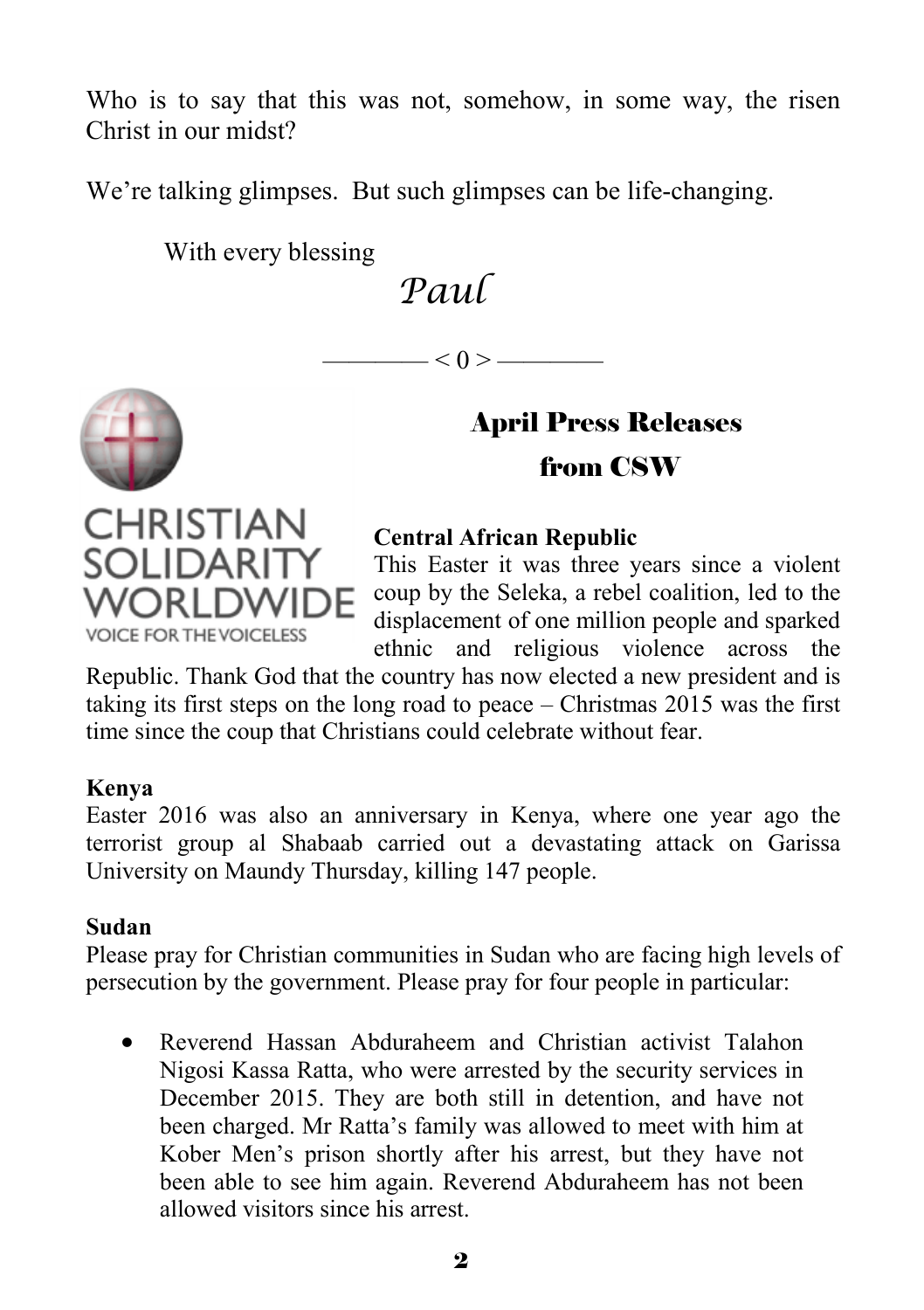- Reverend Kwa Shamal who, after being arrested and released in December 2015, is now required to report daily to security services.
- Reverend Philemon Hassan, minister at the El Izba Baptist Church, who was arrested by the security services on 14 March and released subject to daily reporting conditions, as well as having some of his personal property (including his laptop and mobile) confiscated.
- Please pray for the congregations led by each of these leaders, that God will give them strength and courage as they continue without their pastors.

#### **Pakistan**

Please pray for the community of Youhanabad who have just commemorated the one-year anniversary of bomb attacks on two churches. Pray for continued healing, trust and unity among the community, and that the Pakistani government will take appropriate action to find and prosecute those responsible for the attacks.

#### **Bangladesh**

Pray for protection of faith leaders in Bangladesh, after a spate of threats to Christian pastors and the killing of a Hindu priest.

Ask God to give comfort and peace to the family of Hossain Ali, who converted to Christianity from Islam in 1999 and was recently killed. Pray that the government would take swift and decisive action to tackle threats by militant and extreme groups, and from Daesh (Islamic State) who have claimed responsibility for this attack.

#### **Burma**

Thank God for the success of a recent event on Burma at the UN Human Rights Council, which we organised in partnership with other nongovernmental organisations. We're also thankful for the news that one of the new Vice-Presidents of Burma is a Christian – however, some Buddhist nationalists are already calling for protests against him. Please pray for wisdom and protection for Henry Van Thio as he takes up his new office, and that he would be able to work with the other Vice-President, who is a hardline military general.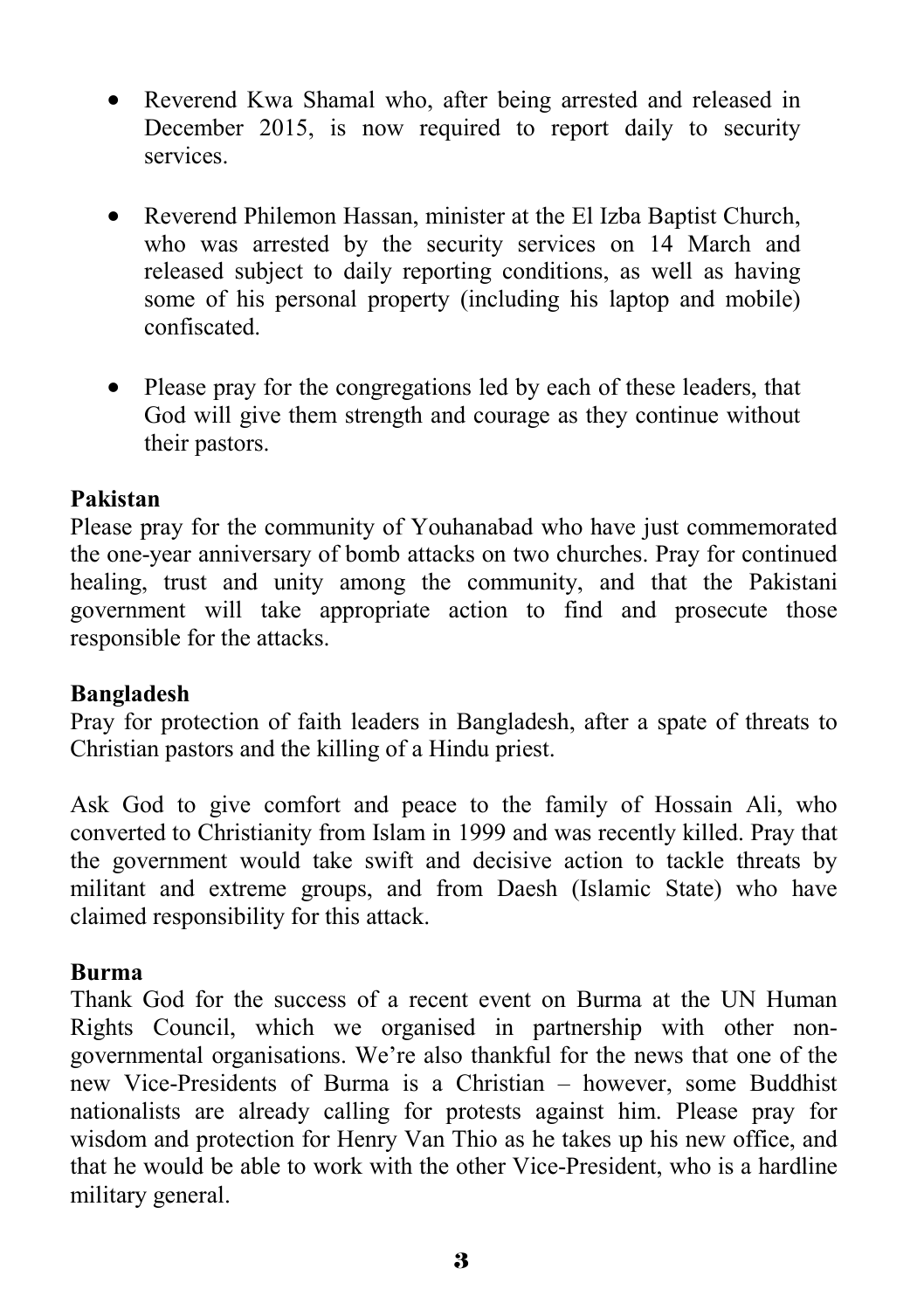## **North Korea**

Please pray that North Korea would be held to account for its human rights violations, as recommended by the last report from the Special Rapporteur on human rights in North Korea.

## **China**

Thank God for the wonderful news that Zhang Kai, the Christian lawyer, has been released and is at home with his family. They have not seen each other for almost seven months.

Please also pray for protection for churches in Zhejiang Province, whose crosses are being demolished by the government. Their pastors are in particular need of prayer: two of them in particular, Pastor Gu Yuese and Pastor Li Ghuanzhong, have been detained despite choosing to protest the government's actions peacefully.

#### **Vietnam**

Pray for the release of Nguyen Van Dai, a lawyer and human rights activist who was arrested at home on 16 December. In addition, pray for the development of the new draft law on freedom of religion or belief which, in its current form, may restrict religious freedom rather than defend it. Pray that religious groups would be consulted as the law is drafted further, so that it can truly protect all citizens of Vietnam.

#### **Cuba**

Please keep praying for Maranatha First Baptist Church. In December last year, we received the great news that the Cuban government had reversed its decision to demolish the church – in fact, they promised the church permits to construct a new, bigger church building.

But the government has yet to produce these permits, despite multiple requests from the pastor, Reverend Amado Ramírez Oliveros. He's worried that this means that the government is going to quietly go back on its promises.

Please pray that this doesn't happen and that Reverend Amado and his congregation receive the promised permits very soon.

# **The eyes of the Lord are on those who fear him, on those whose hope is in his unfailing love.**

*Psalm 33:18*

Thank you for praying with us so far in 2016. It's already been an eventful year and we've really appreciated knowing that when we gather to pray, you're praying with us.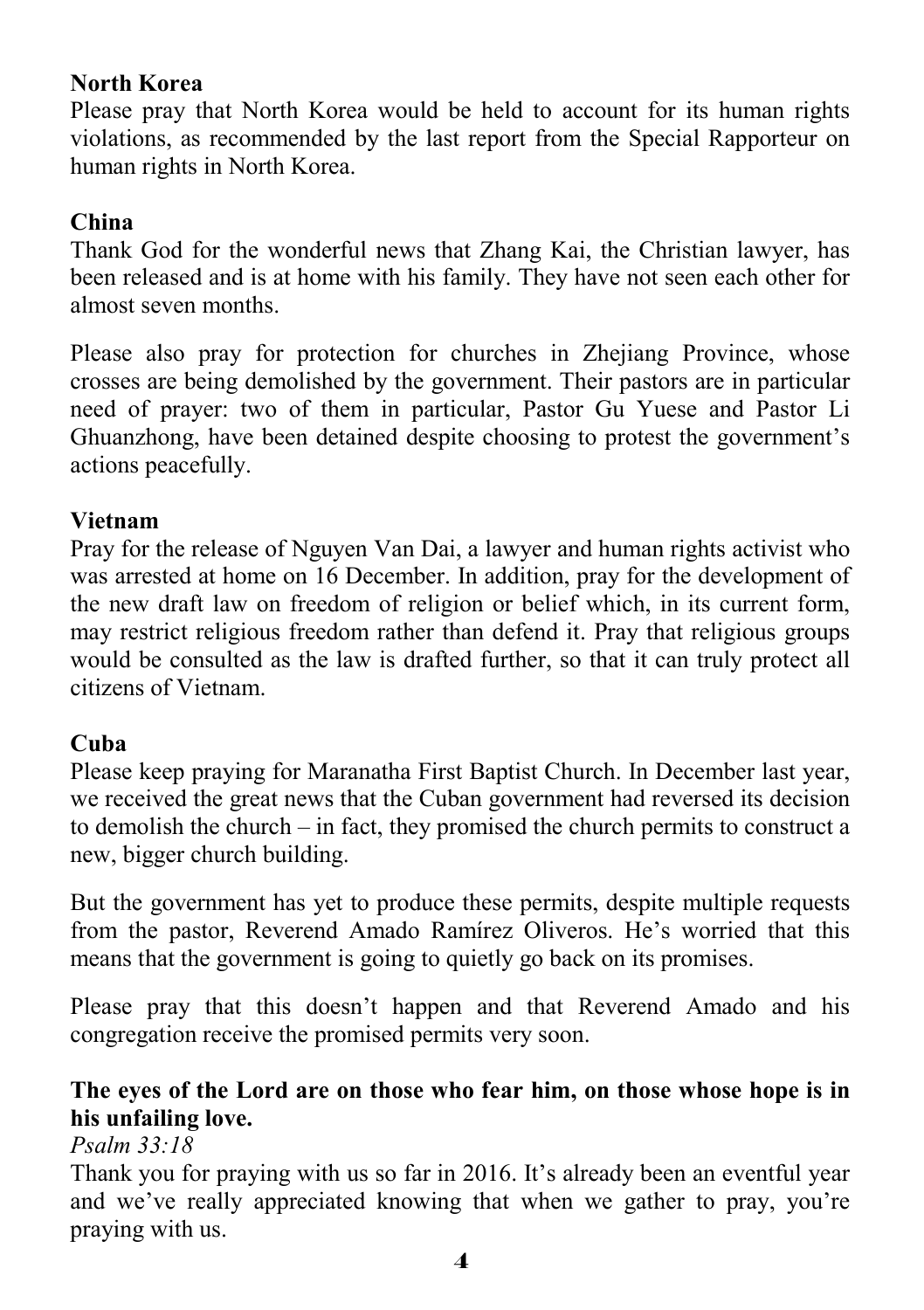

Rock & Roll - Arthur's 2015 Fastnet Race

*Last year Simon Hardaker - the brother-in law of Keith Heaton (Derek and Mary Heaton's youngest son) took part in The Fastnet Race to raise money for Sail4Cancer. This is his story of the race that he, the team and Arthur took part in.*

# *Final Part*

The Fastnet Rock appears out of the gloom, and in daylight, on Wednesday morning. It has to be the only benefit of a slow first 48 hours that we actually see the Rock in daylight. *Galahad Logic* are the first Sailing Logic boat around, followed by *Winston Logic*; we get a few photos of the iconic Rock and each other and then get back to the serious business of racing to



catch up with our Sailing Logic competitors. We spend the day and night blasting along over the waves with our favourite Code Zero sail up; exhilarating stuff!

Thursday morning. Radio 2's breakfast show presenter Chris Evans' 9.8 million listeners tune in to hear Sally H join Chris's early morning club wishing *Arthur Logic* a fast sail back to Plymouth in the Fastnet Race, where she expects to welcome us back on shore. Was this the greatest media coverage that the whole race got in terms of audience numbers? On top of this, the Facebook comments and likes seemed to just keep coming as friends and family follow the pictures and video posted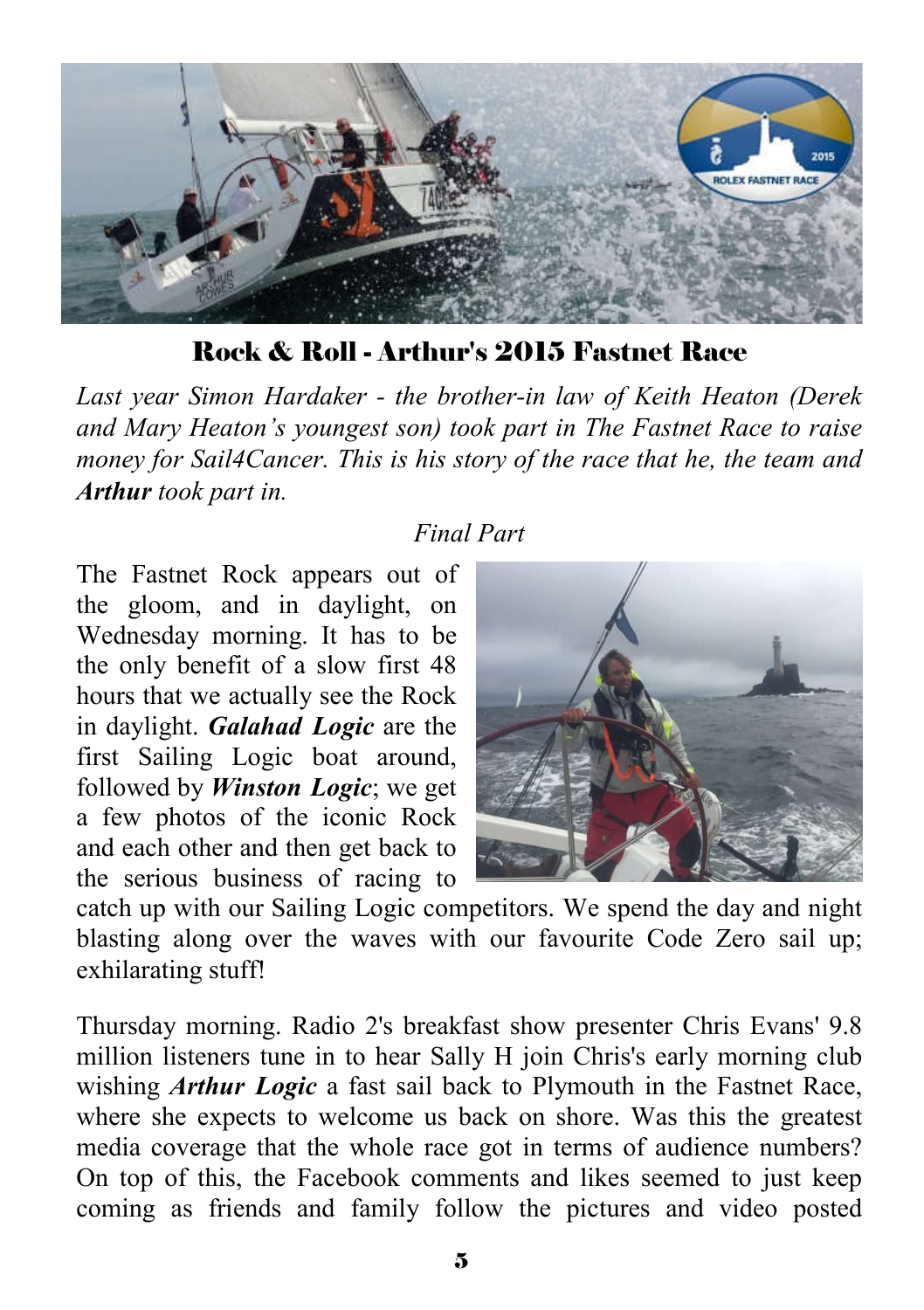from *Arthur* by **Sue** throughout the race. The Yellow Brick online tracker was a real hit ashore and addictive once people were following our progress online 24/7.

The last 12 hours is intense; we are trimming hard on every wave, every team member taking a turn; the spinnaker sheet is literally humming too and fro on the winch; out as we slow down to keep the power in, then grinding back in again as boat speed increases. The main sail sheet gets a mighty pump, on the front of every wave, to accelerate us down the face and pick up speed. With only hours to go, we are gradually winding *Winston* back in too. Additional rock and roll motivation is supplied, courtesy of Led Zeppelin and the Rolling Stones at full blast into the cockpit – we're all pumped up now to finish well. It works and we're faster still, creeping ever closer to *Winston* as the minutes tick by. Then as everything is going brilliantly, our spinnaker blows out, tearing right across the top. Thankfully, the tapes down either side of the sail remain intact and we pull the halyard down quickly. In only moments we have the second kite hoisted and are powering along again. We should get a prize for the speed of that change.

As we close the finish line in Plymouth, a 60ft 'Challenge' boat rolls alongside and almost completely blankets our wind! We slow right down until they head up and take their own spinnaker down. *Winston*  crosses the finish line just ahead of us, but not far enough. The handicapping system works in our favour, and means that after 4 days, 5 hours, 38 minutes and 54 seconds of offshore racing, covering some 637 miles, there is only five minutes between us; we finish in 39th place in our class, just one place ahead of *Winston*.

Sails come down inside the breakwater at Plymouth, and we motor around to the yacht haven. It's already heaving with the earlier finishers; there are Fastnet flags flying out from every mast; it's really some sight. We tie up alongside *Winston* and *Galahad,* pop the champagne, crack open the tins of beer and begin the family reunions and general celebrations. It's great to be finished. As a team on *Arthur* we have given everything in the cause of boat speed, physically and mentally, particularly in the last 48 hours, but it's all been worth it.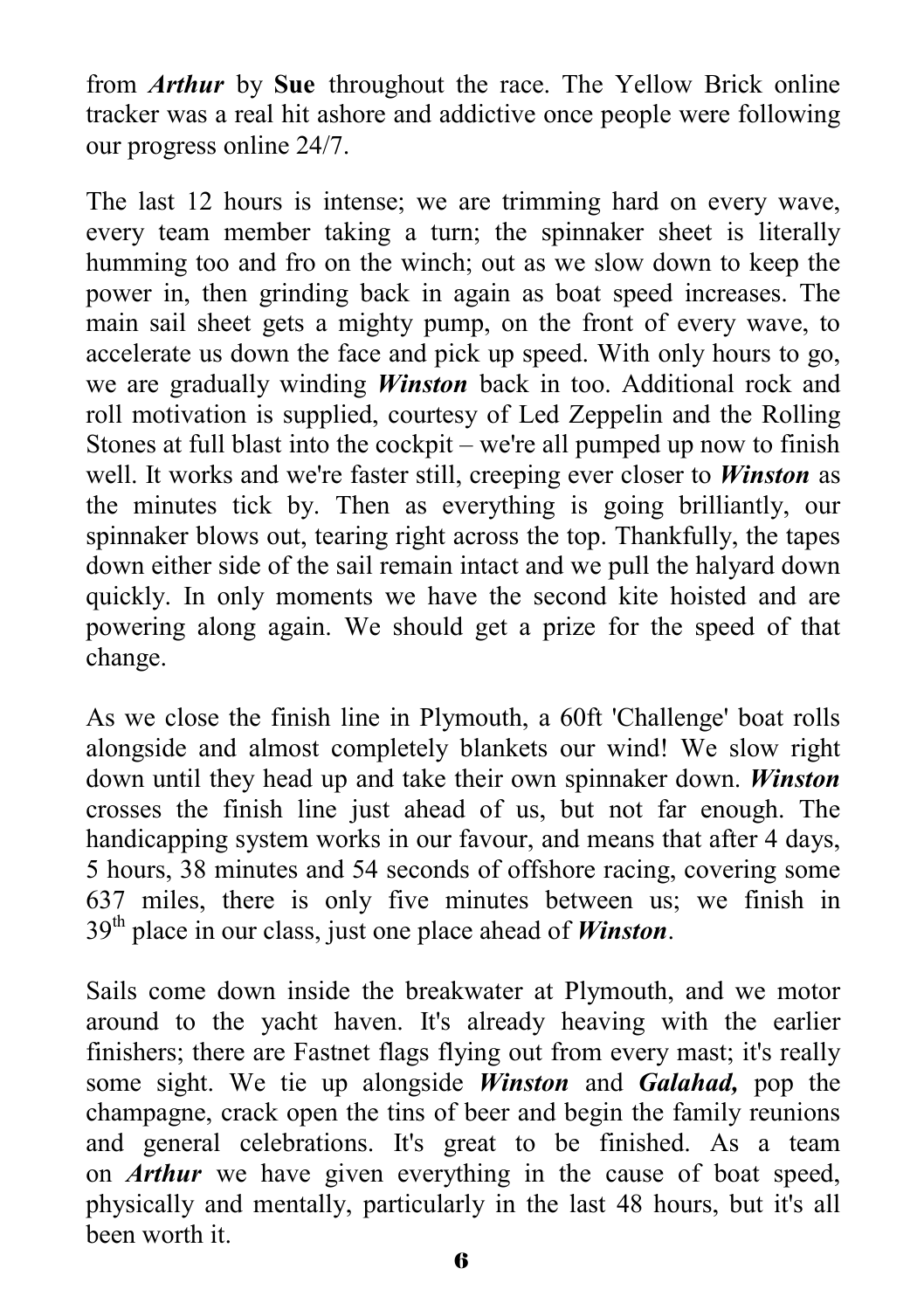

Someone told me when we started this campaign a few months ago, that I'd arrive at the finish line and say "Never again"…. You must be joking, right?

Not only did *Arthur Logic* complete the race but I also managed to

raised over £1,140 for Sail4Cancer. A big thank you to all that donated.

*Simon Hardaker, Arthur Logic*  $< 0 > -$ 

# Calling all ladies of Martin Way Methodist Church

You are warmly invited to come along to My Showcase Party being held on the 26<sup>th</sup> April at 7.45pm in the coffee lounge.



All sorts of make-up, body lotions, perfumes, candles, hair products, skin creams, etc. will be on sale.

All commission made will go to the Flush Fund.

Come along for a girly night of fun and chat.

*Sylvia Baxter*



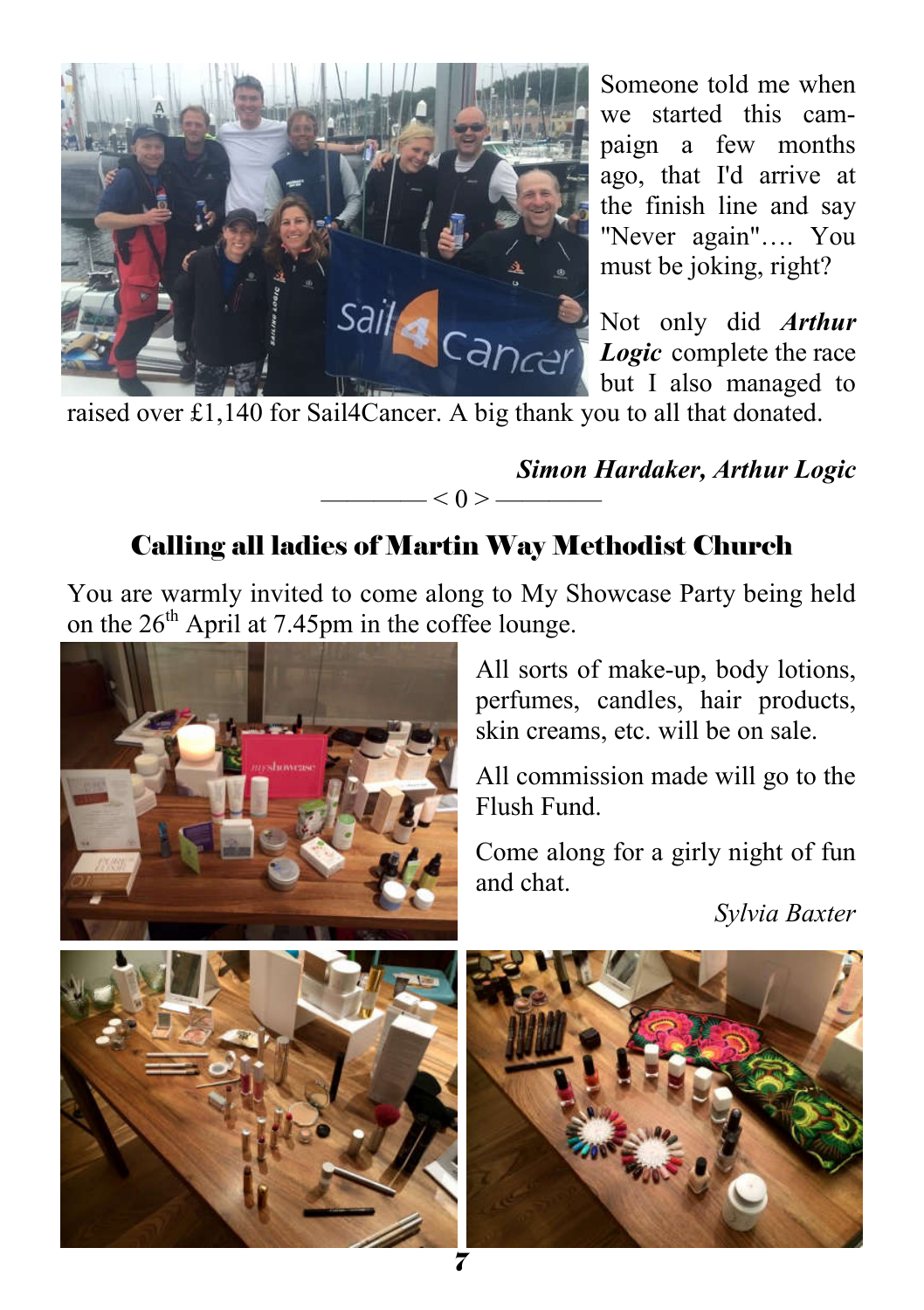

# **Forever Living Products**

**The Aloe Vera Company** 

## **BRING ALOE INTO YOUR LIFF**



- **Beneficial for:** \*Healthy Digestive System \*Skin Disorders
	- \* Arthritis
	- \* Asthma
	- \* Bowel Dysfunction
	- \* Blood Cholesterol
	- \* Diabetes
	- \* High Blood Pressure and many more.







# **Young, Old or Middle-aged Pure Aloe Gel will do you good**



You can't change your life if you don't change your thinking



**For further information contact: Mike Fuwa Tel: 07956 369579 Email: mfuwa@blueyonder.co.uk** 

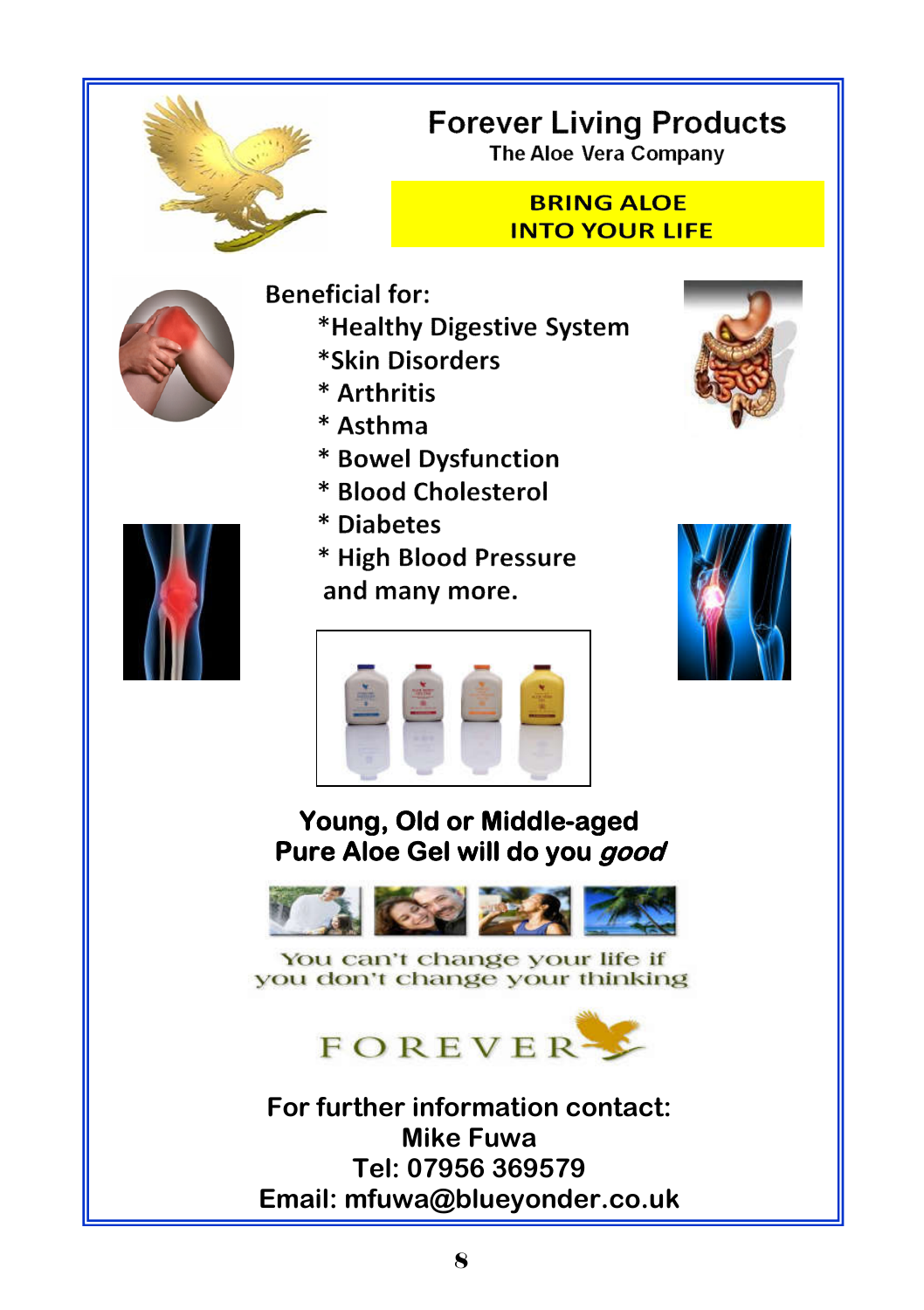# Extreme obedience

 *Taken from: Extreme devotion, the voice of the martyrs from the co-authors of Jesus freaks. Serious followers of Jesus pay a price, and extreme followers often pay the ultimate price. Each story is true.*

## CHINA : A PASTOR AND HIS MOTHER

#### **The pastor had been questioned and beaten often, but today the guard took him to a room to talk. He said, "I'm curious about your beliefs and ask you to tell me the Ten Commandments."**

 Shocked, the pastor began to share the Commandments. When he got to "Honour your father and mother," the officer interrupted him. "Stop there. You Christians believe that God chose 'Honour your father and mother' as a very important commandment. Please look in the corner." The pastor turned to see an elderly woman chained and bruised beneath a pile of rags. She was the pastor's own mother.

 The guard inquired. "Look how much your mother has suffered. If you tell the secrets of the underground church, you and your mother can go free. If she dies from our torture, you will have failed to keep the commandment to honour her, and her blood shall be on your head."

 The pastor turned to his mother who was starting to regain consciousness. "Dear Mother, what shall I do?"

 Lovingly she replied, "Since you were a small boy, I have taught you to love Christ and his church. Do not betray God. I am ready to die for the holy name."

 The pastor looked back at the guard and said with renewed courage. "You were very right, Captain. First of all, a man must obey his mother."

*"Why is there so much suffering in the world?" sceptics often ask when they wish to discount Christianity. They cannot reconcile a loving God who permits innocent suffering. In fact, they may try to persuade Christians who undergo sufferings that their trials somehow prove God's plans have gone awry. Is suffering truly part of God's plan? In answer to that question, look at Jesus' life on earth. His suffering on the cross was the heartbeat of God's plan - resulting in our salvation and his glory. When you suffer according to God's plan, you are walking where Jesus walked: to the cross, to the grave, and ultimately - to the skies. Will you trust that God knows what he is doing even in your pain?* 

But rejoice that you participate in the sufferings of Christ, so that you may be overjoyed when his glory is revealed. (1 Peter 4:13)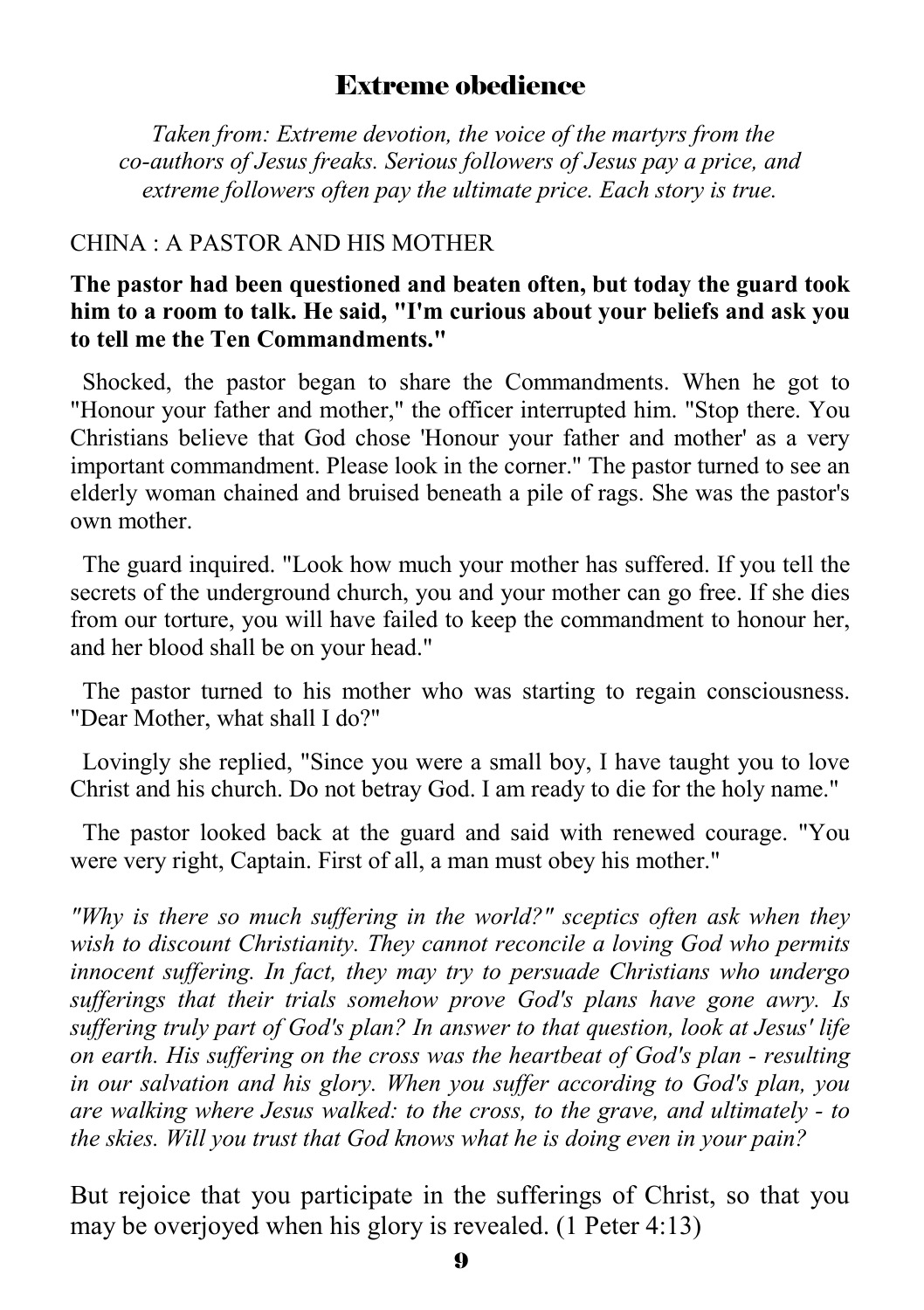# *Spring Harvest (28th March to 2nd April)*

**CHURCH** DIARY

| Sun      | 3 <sup>7</sup> | $10.30$ am            | Morning Worship led by                                            |
|----------|----------------|-----------------------|-------------------------------------------------------------------|
|          |                |                       | Tony Loft and Mike Mortley                                        |
| Tue      | 5 <sup>5</sup> | $10.30$ am-noon       | Coffee and Chat                                                   |
|          |                | $8.00 \text{ pm}$     | Time for Prayer                                                   |
| Fri      | 8 <sup>8</sup> | $12.30 \text{ pm}$    | Luncheon Club                                                     |
| Sun $10$ |                | $10.30$ am            | Morning Worship led by Brenda Cannon                              |
|          |                | Tues 12 10.30am-noon  | Coffee and Chat                                                   |
|          |                | $8.00 \text{ pm}$     | Time for Prayer                                                   |
| Sun $17$ |                | $10.30$ am            | Morning Worship led by Rev Paul Timmis                            |
|          |                |                       | Tue 19 10.30am-noon Coffee and Chat                               |
|          |                | $7.00 \text{ pm}$     | Men's Supper Club - Mike Mortley -<br>The Great American Songbook |
|          |                | $8.00 \text{ pm}$     | Time for Prayer                                                   |
| Fri 22   |                | $12.30 \text{ pm}$    | Luncheon Club                                                     |
| Sun $24$ |                | $10.30$ am            | Morning Worship led by Brenda Cannon                              |
|          |                | Tue $26$ 10.30am-noon | Coffee and Chat                                                   |
|          |                | $8.00 \text{ pm}$     | Time for Prayer                                                   |

*Please refer to the Website (www.martinway.org.uk) or Weekly Notice Sheet for any additional information*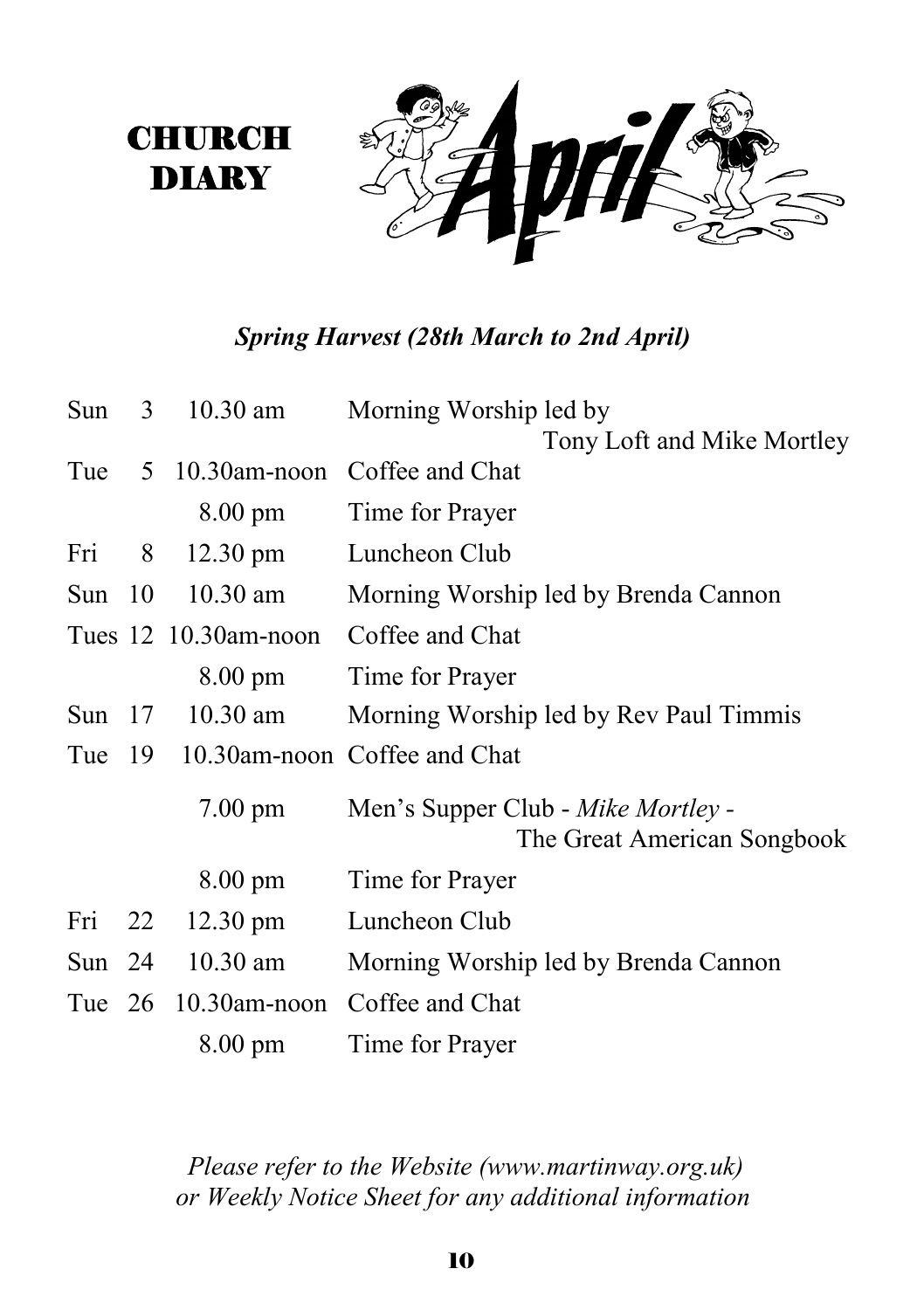

We wish all of those who celebrate a birthday in April a very

> *Happy Birthday* and especially to:

**Celia Johnson on 4th April**

**Rosie Randall on 10th April Phoebe Pallister on 29th April**

Some Special Anniversaries for April 2016

 $< 0 >$  —————

**1000 years ago:- on 23rd April 1016 Aethelred II (Aethelred the Unready), King of England, died.**

**400 years ago:- on 23rd April 1616 William Shakespeare died at the age of 52.**

**125 years ago:- on 1st April 1891 the first London-Paris telephone line was opened to the public. It included an undersea section between Dover and Calais.**

**100 years ago:- 24th to 29th April 1916 The Easter Uprising, Dublin, took place.**

**90 years ago:- on 21st April 1926 Queen Elizabeth II was born.**

**70 years ago:- on 17th April 1946 Syria gained its independence from France.**

**55 years ago:- on 12th April 1961 aboard** *Vostok 3KA-3***, Soviet cosmonaut Yuri Gagarin became the first man to enter outer space.** 

**50 years ago:- on 3rd April 1966 the Soviet Union's** *Luna 10* **spacecraft became the first spacecraft to reach the Moon.**

**40 years ago:- on 1st April 1976 Apple Computer (now Apple, inc.) was founded in California.**

**30 years ago:- on 26th April 1986 the Chernobyl disaster took place in Ukraine.**

**5 years ago: - on 29th April 2011 Prince William, Duke of Cambridge married Kate Middleton.**